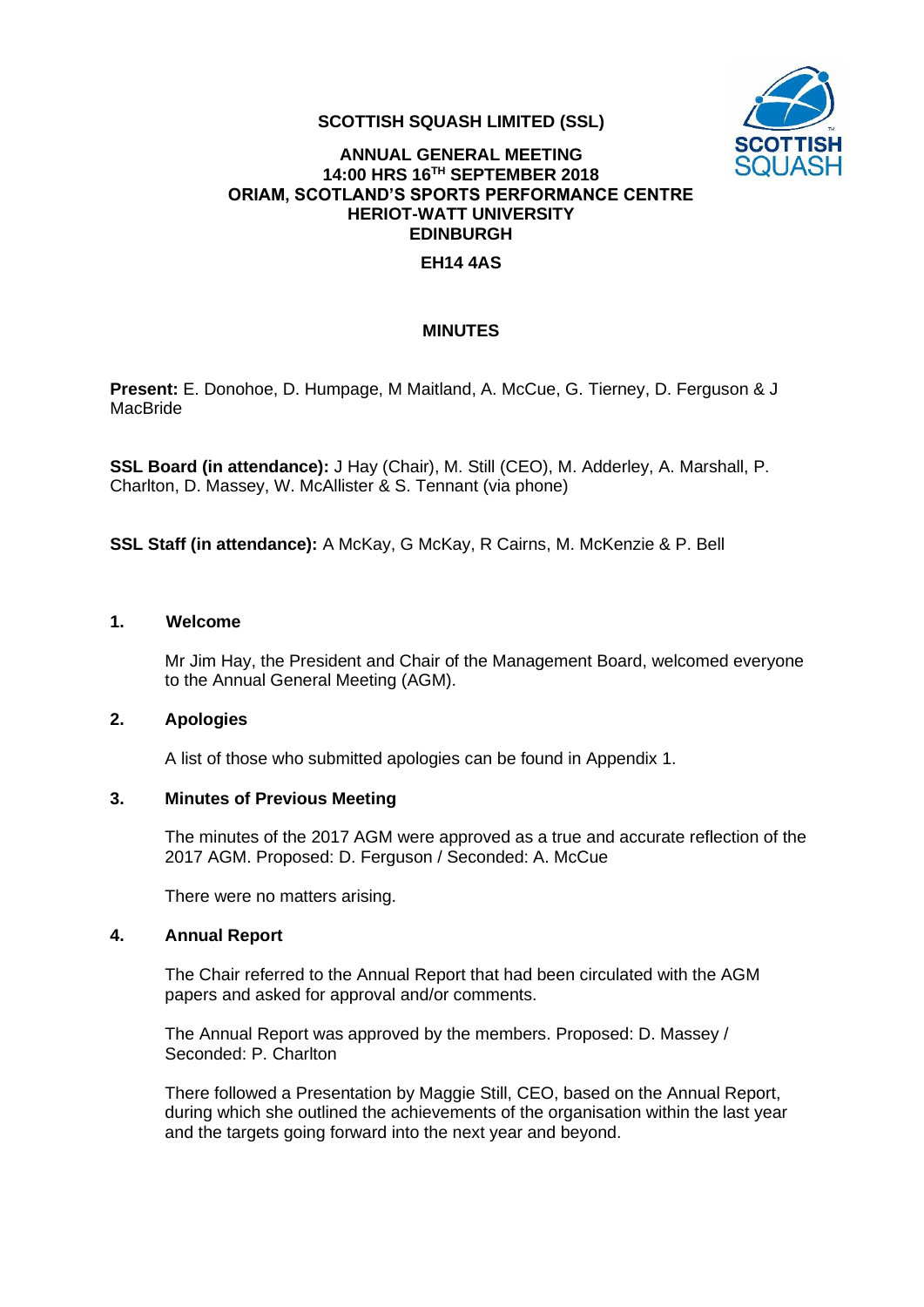### **5. Adoption of Accounts**

The examined income and expenditure accounts were approved. Proposed: J. MacBride / Seconded: A McCue

M. Adderley confirmed that SSL had implemented a Reserves Policy in 2018 and that the reserves were currently adequate.

A McCue enquired about the increase in advertising expenditure. M Still confirmed that the increase was solely attributed to a revised contract with Weston Sports Marketing, who have increased their involvement in digital content, communications and press and media coverage.

E Donohoe enquired about the decrease in affiliation fees. It was confirmed that this was due to a timing issue and that SSL were still committed to the same affiliation packages as 2017.

J MacBride enquired about the increased debtors. It was confirmed that this was due to a timing issue and that all debt was due to be collected.

#### **6. Confirmation of Directors**

J Hay stepped down as President and Chair

J Crawford stepped down as Director

G McGovern stepped down as Director

Iain Wilson has been nominated by Tayside & Fife as Regional Director

## **7. Election of President**

J Hay confirmed and congratulated Mark Adderley's appointment as President of SSL. J Hay also thanked the CEO, Maggie Still, and the staff team for their ongoing commitment.

In taking the Chair, M Adderley, on behalf of the sport, thanked J Hay for his contribution over the last five years as President, in delivering a strong National Governing Body that was 'fit for purpose'.

### **8. AOCB**

D Humpage asked if there was any update on the re-branding exercise that Regional Associations had been asked to contribute towards. In supporting the proposal, D Humpage also asked for clarification as to whether it was an on-going annual cost or a one off cost. M Still confirmed that a one-off contribution was being sought and that several regions had already responded positively and offered their support for a project to unify Squash in Scotland through a shared brand, vision, values and mission. Scottish Squash will aim to pull together a workshop at a time that meets the needs of the regions to move this piece of work forwards.

J MacBride expressed support for the growth of Racketball/Squash 57 following an increase in play at his club. A discussion ensued around Racketball/Squash 57, with particular recognition for the Racketball Around Scotland Tour, its considerable merits and the ongoing need to support further growth.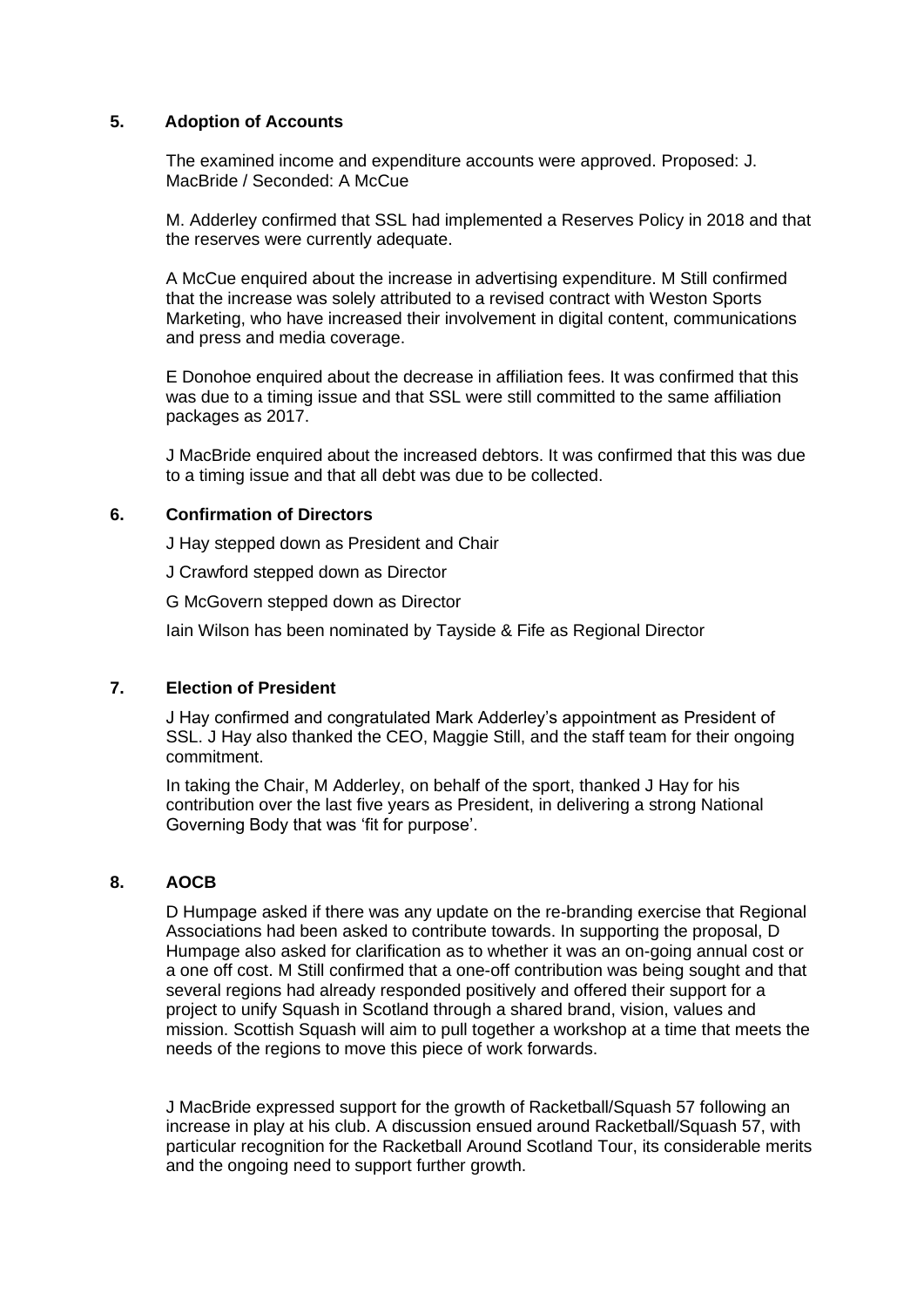G Tierney, on behalf of Grampian Squash, enquired with two specific queries relating to the awarding and selection of dates for two sanctioned competitions. J Hay confirmed that this would be raised with the Tournament Sub Committee and that a full response would be provided as soon as possible.

A McCue enquired about the Anniversary Book and whether this project was still ongoing. J Hay confirmed that SSL had been in touch with the author with a view to seeking completion of the project. It transpired that there was no 'contract' as such with the author and he was demanding more money to do any further work on the project. When asked for copies of what had been completed to date, he indicated that there were three chapters completed but that he held copyright. Given the unfortunate circumstances surrounding the issue, and the lack of available funding for such a project, it was felt that this could not be pursued without the benefit of a sponsor in some shape or form.

A McCue asked if the material submitted by members to contribute towards the publication of the book would be returned. J Hay confirmed that the staff team would look in to this and confirm via a member communication.

**The meeting was followed by a presentation to J Hay for his time in office.**